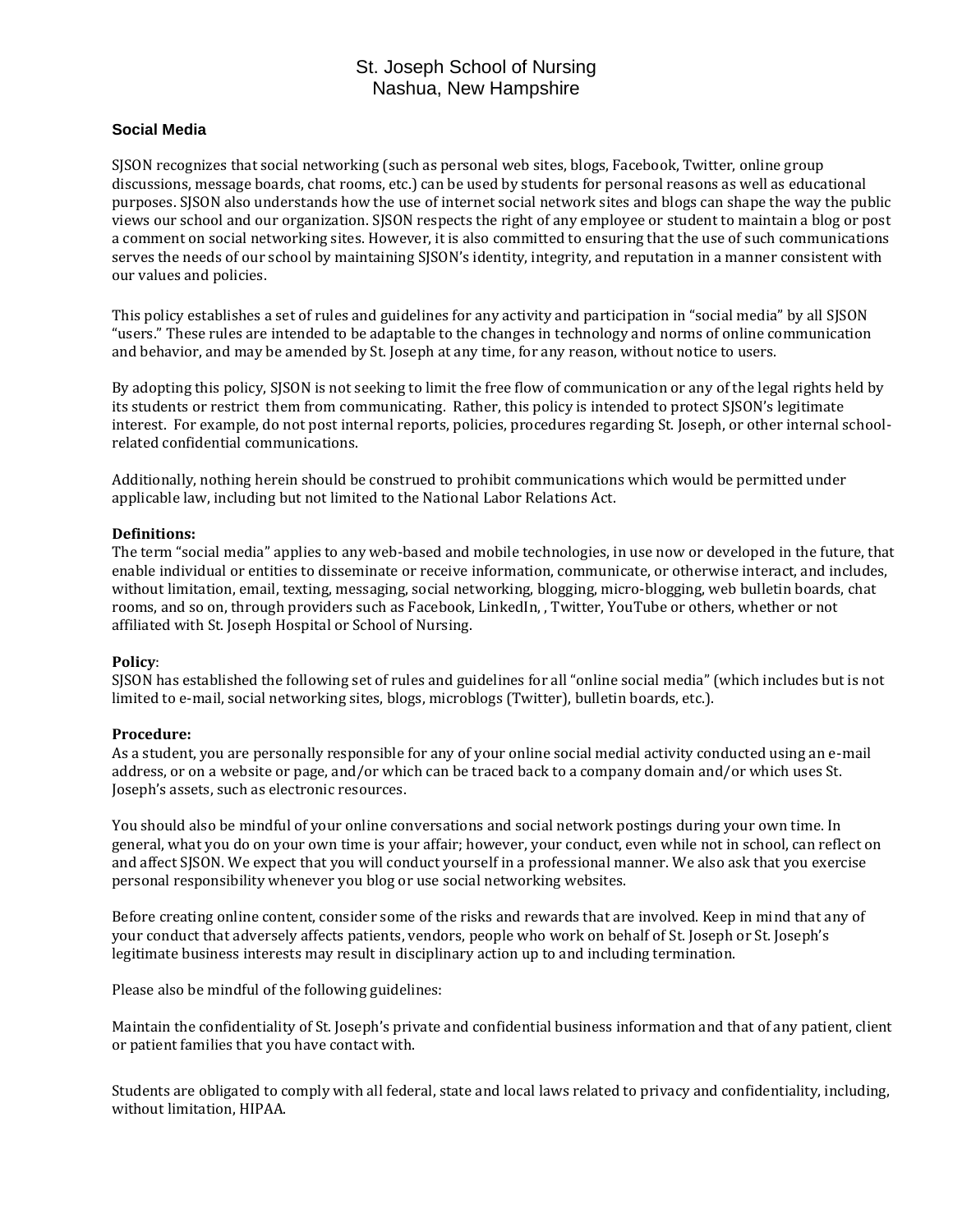## St. Joseph School of Nursing Nashua, New Hampshire

As students at SJSON, you have a moral, ethical and legal responsibility to maintain an individual's right to privacy. Identifiable patient information, whether it is oral or recorded is protected by HIPAA, when that information could identify an individual by name, medical condition, demographics or other means. This policy expressly prohibits the posting of written material or photographs that identify patients/clients, health care agencies, educational institutions or other students in clinical sites or patient related activities.

Additional clinical site specific policies related to the use of social media and technological resources will be honored.

Express only your personal opinions. Never represent yourself as a spokesperson for St. Joseph or St. Joseph School of Nursing. Only those officially designated by St. Joseph have the authority to speak on its behalf.

Do not use "St. Joseph School of Nursing" or its logo on any personal postings.

Be respectful of your potential readers including fellow students, customers, patients, vendors or people who work on behalf of St. Joseph. Also, keep in mind that you are more likely to resolve school-related complaints by speaking directly with your advisor/instructor or by utilizing our complaint process, than by posting complaints to a social media outlet. Nevertheless, if you do decide to post complaints or criticism, avoid using statements, photographs, video or audio that reasonably could be viewed as discriminatory, malicious, obscene, defamatory, threatening or intimidating, that disparage customers, patients, other students, employees, former employees, vendors or St. Joseph competitors. Examples of such conduct might include offensive posts meant to intentionally harm someone's reputation or posts that could contribute to a hostile work environment on the basis of race, sex, disability, religion or any other status protected by law or school policy. The school's anti-harassment and discrimination policies still apply.

Make sure you are always honest and accurate when posting information or news, and if you make a mistake, correct it quickly. Be open about any previous posts you have altered. Remember that the Internet archives almost everything; therefore, even deleted postings can be searched. Never post any information or rumors that you know to be false about St. Joseph, fellow students, customers, patients, vendors, and people working on behalf of St. Joseph or competitors.

Requesting or entering into an on-line friendship ("friending") with on social networking sites with patients of St. Joseph's is prohibited.

Any conduct which under the law is impermissible if expressed in any other form or forum is impermissible if expressed through a blog or social network account. Specifically, students are obligated to comply with all federal, state and local laws related to privacy and confidentiality, including, without limitation, HIPAA. Most websites, including Facebook and others, have rules concerning the use and activity conducted on their sites. These are sometimes referred to as "Terms of Use." You must follow the established terms and conditions of use that have been established by the venue and not do anything that would violate those rules. Students are prohibited from posting any patient or employee related information on blogs or social networking accounts.

When participating in any social media, be completely transparent and disclose your true identity for your personal protection. Additionally, when commenting on or promoting SJSON product or service on any form of social media, you must clearly and conspicuously disclose your relationship with St. Joseph to the members and readers of that social media. Do not use your own personal online relationship or St. Joseph's network to influence polls, ranking, or web traffic. This is called "astroturfing" or "sock-puppeting" and is highly unethical. You are not to use the size and breadth of the St. Joseph network to unduly influence process, ranking, or web traffic where said traffic is a measure of success or popularity of a particular political opinion.

These policies apply to postings, blogging and texting occurring at any time, on any computer or electronic device, whether or not it is the property of St. Joseph.

St. Joseph reserves the right to take disciplinary action, up to and including termination, if a student's electronic communications violate St. Joseph policy.

St. Joseph has the right but not the duty to monitor the use of all electronic resources, including but not limited to internet usage, for the purpose of protecting its interests. Students should have no expectation of privacy in the use of